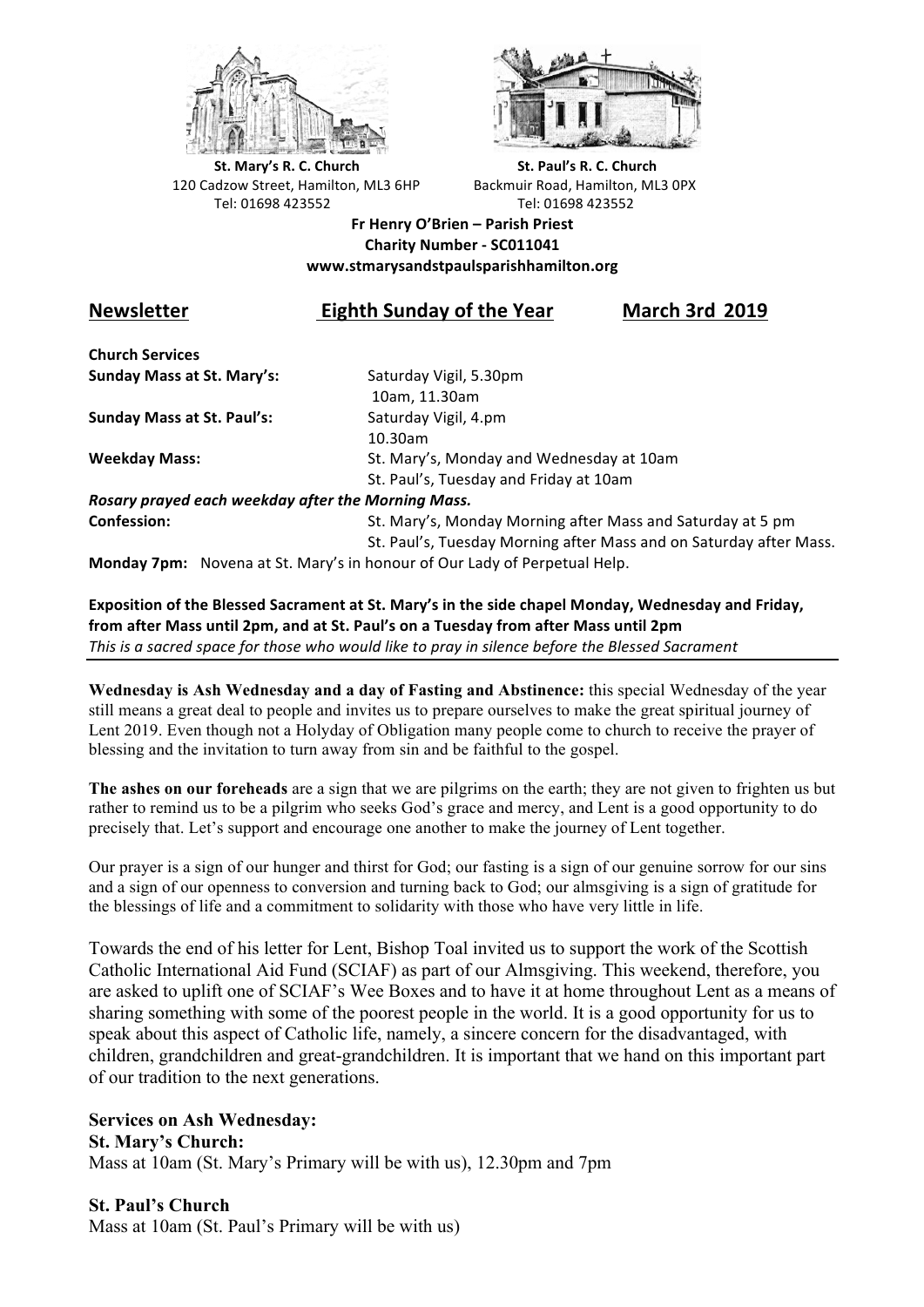*Please note there will be Mass at St. Mary's this* 

*Thursday morning at 10am.* 

**Please join us for the St. Patrick's Night, Dinner and Social Evening, on Friday 29th March in the Church Hall at 7pm, tickets cost £16; you will be most welcome for this enjoyable evening.**

**The Diocesan Mission and Evangelisation Team has arranged three Lenten Encounters during the coming weeks:** A Lenten Day of Reflection (Conforti Centre, Coatbridge, 17<sup>th</sup> April 11am -3.30pm); a Lenten Saturday Day of Prayer (Conforti Centre, Coatbridge,  $13<sup>th</sup>$  April,  $11am - 3.30pm$ ); four sessions of Contemplative Theology, Thursdays  $7<sup>th</sup>$ ,  $14<sup>th</sup>$ ,  $21<sup>st</sup>$ ,  $28<sup>th</sup>$  March 7.15- 9pm, the Xavier Centre, Carfin; *all are very welcome to attend and please see the posters in the side porch for more details.*

**Fairtrade Fortnight 25 February – 11 March:** *the theme of this year's fortnight is, "She Deserves a Living Income"* and highlights the plight of women cocoa farmers; £1.86 is the amount a cocoa farmer in West Africa needs to earn each day in order to achieve a living income. Currently a typical cocoa farmer in Cote d'Ivoire lives on around 74p a day; *this information may encourage us to choose Fairtrade chocolate.*

**A Message from The Traidcraft Group:** please join us next Sunday March 10<sup>th</sup> for our final Traidcraft coffee morning. Everyone who comes to the hall will be entered into a free draw with the chance to win various prizes and we will have our annual fair-trade quiz. On sale will be a range of Easter Eggs, including the only egg that tells the Easter story. All Fairtrade Easter Eggs give the cocoa producer a living wage. *Please join us for our final Traidcraft coffee morning and look out for lots of bargains and surprises!*

**Hamilton Old Parish Church invites us to a screening of "The Trafalgar Square Passion Play Film" on Saturday 9th March at 2pm in their church hall. (Just behind the church building)**  This powerful Passion Play is performed in Trafalgar Square in London each Good Friday and in 2020 Drama Kirk will be performing this play here in Hamilton. There will also be some fun stalls and Christian fellowship. There is no charge for entry but there will be an opportunity to make a donation. Please consider going along. *It is a very good way to begin the journey of Lent and in the company of our fellow Christians here in Hamilton.*

**Are you interested in Drama? The People's Passion – Be Part of It! Drama Kirk** needs people for crowd scenes and to lead participation from the pews. People to help behind the scenes are also needed. There will be two rehearsals for those interested, Tuesday 12<sup>th</sup> March at 7pm in Hamilton Old Parish Church and Tuesday 19<sup>th</sup> March at 7pm in Dalziel St. Andrew's; further details at dramakirk@gmail.com

**Credo, St. Mary's and St. Paul's Faith Sharing Group** meets on Tuesday 5<sup>th</sup> March at 1 o'clock on the parish meeting room; new members are always welcome; the meeting lasts until 2.30pm and is followed by some tea, cakes and conversation!

**St. Mary's and St. Paul's Walking Group** meets on a Tuesday morning at 11 am at the Museum at the bottom of Muir Street and then walks for 1 hour in the park and returns to the Museum café for some tea and coffee and conversation. *You will be made very welcome if you wish to come along.*

**A Lenten Talk by Patrick Parsons, "A Reflection on the Crusades",** in St. Mary's Parish Hall on Wednesday March 13<sup>th</sup> at 7pm; please phone Harry Doyle on 01698 427821 to say if you are attending, so we have an idea of numbers for some tea and coffee and light refreshments. *All welcome.*